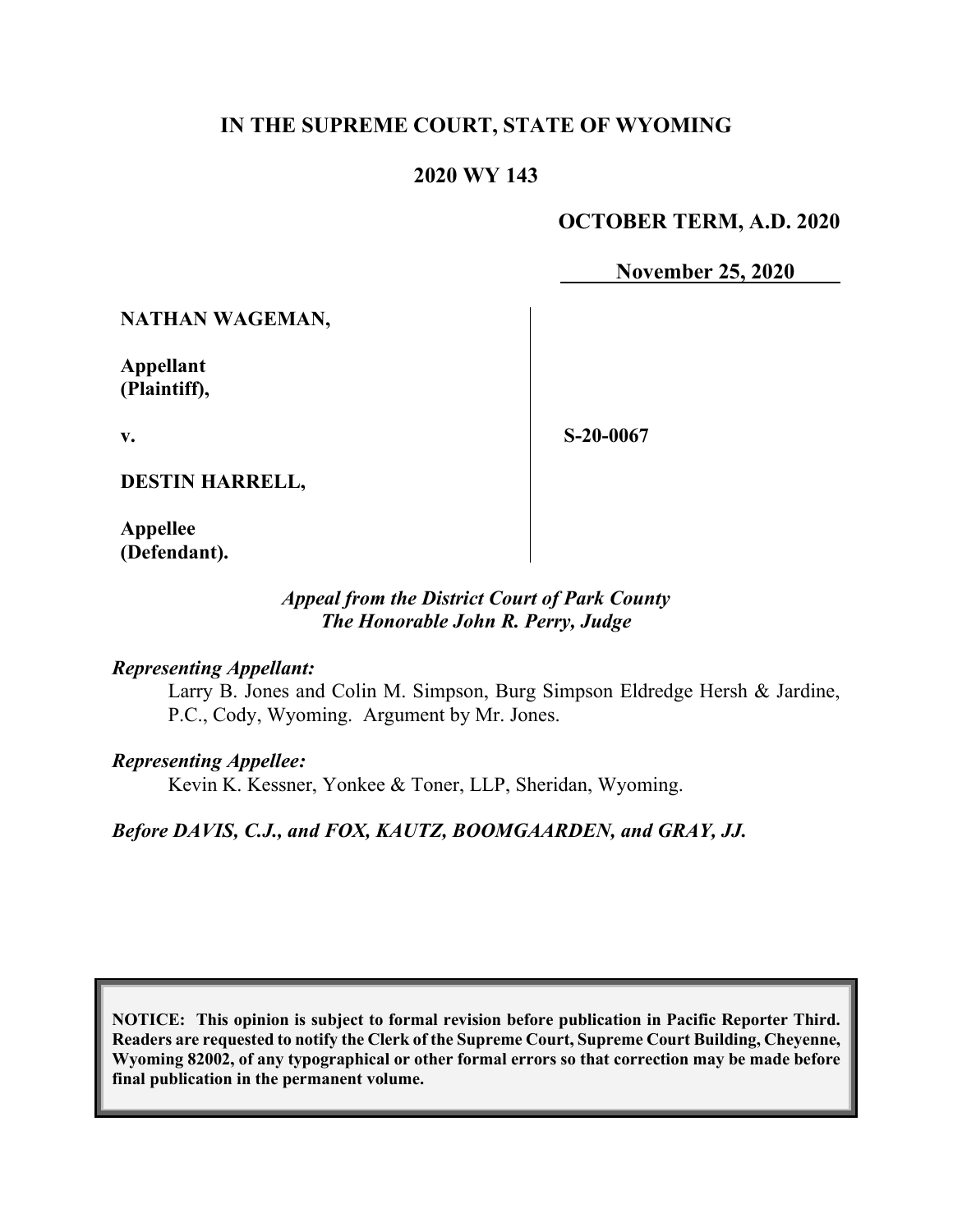### **BOOMGAARDEN, Justice.**

[¶1] Nathan Wageman sued Destin Harrell for negligence following a car collision in Cody, Wyoming. At trial, Mr. Wageman moved for judgment as a matter of law on the issue of Mr. Harrell's negligence. The district court reserved its ruling on the motion and the jury found Mr. Harrell not negligent. Mr. Wageman appeals the court's judgment entered on the jury verdict, arguing there was no basis for the jury to conclude Mr. Harrell was not negligent because the evidence established he violated Wyo. Stat. Ann § 31-5-222(b). We affirm.

## *ISSUES*

[¶2] Mr. Wageman presents two issues, which we rephrase as:

I. Did the district court err when it denied Mr. Wageman's motion for judgment as a matter of law?

II. Was there sufficient evidence to support the jury verdict finding Mr. Harrell not negligent?

# *FACTS*

[¶3] The collision occurred at the corner of 11th Street and Canyon Avenue—a "Tintersection" controlled by a stop sign on Canyon Avenue. Testimony at trial described the intersection as "complex." Drivers approaching from the south descend a steep hill immediately prior to the blind turn onto Canyon Avenue and drivers approaching from the west encounter view-obstructing shrubbery and, at certain times, blinding sunlight.

[¶4] Mr. Wageman and his wife, Kelly Wageman, were driving north on 11th Street, intending to turn left onto Canyon Avenue. Mr. Harrell and his wife, Lisa Marks, were stopped at the Canyon Avenue stop sign, facing east, and waiting to make a left turn onto 11th Street. Mr. Harrell proceeded from the stop sign as Mr. Wageman turned and Mr. Harrell's car struck the driver side of Mr. Wageman's truck. Mr. Wageman sued Mr. Harrell for damages for physical injuries he claimed he suffered as a result of the collision.

[¶5] Mr. Wageman, Mrs. Wageman, Mr. Harrell, and Ms. Marks testified at trial with two differing accounts of what occurred. In his motion for judgment as a matter of law on the issue of Mr. Harrell's negligence, Mr. Wageman argued the undisputed facts established that Mr. Harrell clearly violated his duty as a driver. The court reserved its ruling on Mr. Wageman's motion and gave the case to the jury. The jury found Mr. Harrell not negligent, and the court entered judgment on the verdict.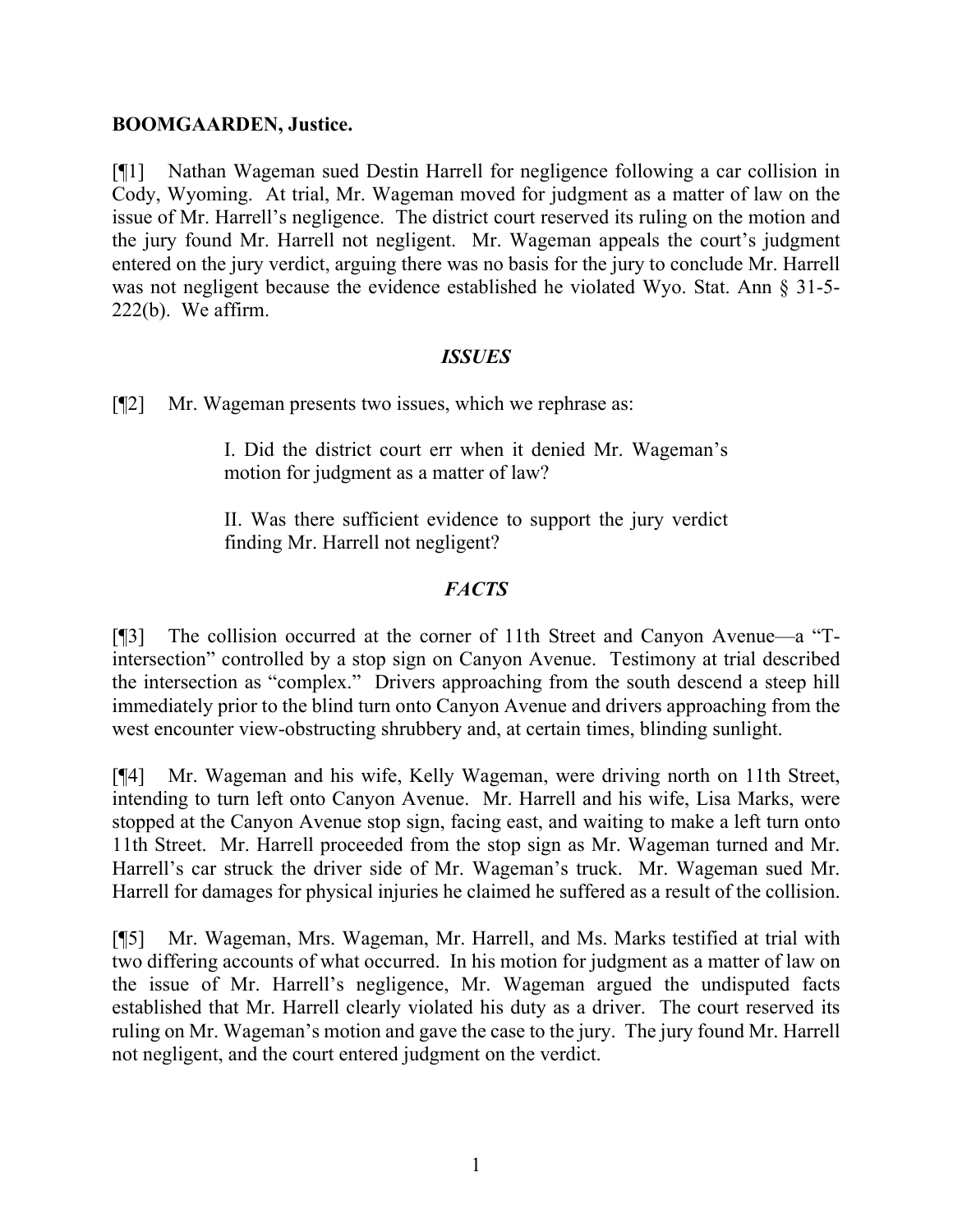### *STANDARDS OF REVIEW*

[¶6] We review whether Mr. Wageman was entitled to judgment as a matter of law under W.R.C.P. 50(a) de novo. *Witherspoon v. Teton Laser Center*, *LLC*, 2007 WY 3, ¶ 8, 149 P.3d 715, 723 (Wyo. 2007) (citations omitted); *Wyoming Medical Center, Inc. v. Murray*, 2001 WY 63, ¶ 6, 27 P.3d 266, 268 (Wyo. 2001) (citing *Sayer v. Williams*, 962 P.2d 165, 167 (Wyo. 1998)). We undertake a full record review and, without weighing the credibility of witnesses or considering the weight of evidence, determine whether "there can be but one conclusion as to the verdict that reasonable persons could have reached." *Witherspoon*, ¶ 8, 149 P.3d at 723 (citations omitted). "[W]e view the evidence in the light most favorable to the nonmoving party[,] [giving] that party the benefit of all reasonable inferences that may be drawn from the evidence." *Sherard v. Sherard*, 2006 WY 105, ¶ 16, 142 P.3d 673, 678 (Wyo. 2006) (citing *Johnson v. Reiger*, 2004 WY 83, ¶ 8, 93 P.3d 992, 995 (Wyo. 2004)). And, "[w]hen the evidence permits more than one reasonable inference or the inferences favorable to the moving party are subject to doubt, . . . a motion for judgment as a matter of law must be denied." *Id.* (quoting *Johnson*, ¶ 8, 93 P.3d at 995).

[¶7] In considering Mr. Wageman's sufficiency of the evidence argument, we must keep in mind that Mr. Wageman, as plaintiff, bore the burdens of production and persuasion as to Mr. Harrell's negligence. *See In re Hirsch*, 2014 WY 61, ¶ 40, 323 P.3d 1107, 1116 (Wyo. 2014) (citing *Little v. State ex rel. Dept. of Workforce Services*, 2013 WY 100, ¶ 34, 308 P.3d 832, 842 (Wyo. 2013)). Evaluating the record and the jury's verdict in that light, we assume the evidence in favor of Mr. Harrell is true, do not consider conflicting evidence, and afford Mr. Harrell the benefit of every favorable inference that may reasonably and fairly be drawn from it. *See Management Nominees, Inc. v. Skowronska*, 2019 WY 105, ¶ 21, 450 P.3d 672, 678 (Wyo. 2019) (citations omitted). As long as the jury's findings are supported by such evidence, we will not disturb its verdict. *Medlock v. Merrick*, 786 P.2d 881, 884 (Wyo. 1990) (citations omitted).

#### *DISCUSSION*

#### *I. Mr. Wageman was not entitled to judgment as a matter of law.*

[¶8] A negligence claim requires that the defendant owed the plaintiff a duty, breached that duty, and caused the plaintiff injury.<sup>[1](#page-2-0)</sup> *Frost*,  $\parallel$  8, 148 P.3d at 19 (citation omitted). The district court determines what standard of conduct defines a defendant's duty, *see id.* ¶ 11, 148 P.3d at 20, and here, without objection from Mr. Wageman, the court instructed the jury that Mr. Harrell's conduct should be measured against the duty of ordinary care:

<span id="page-2-0"></span><sup>&</sup>lt;sup>1</sup> If the court had granted Mr. Wageman's motion for judgment as a matter of law, the elements of duty and breach would have been satisfied, leaving only the issues of causation, comparative fault, and damages for the jury. *See Frost v. Allred*, 2006 WY 155, ¶ 9, 148 P.3d 17, 19 (Wyo. 2006); *Lucero v. Holbrook*, 2012 WY 152, ¶ 7, 288 P.3d 1228, 1232 (Wyo. 2012).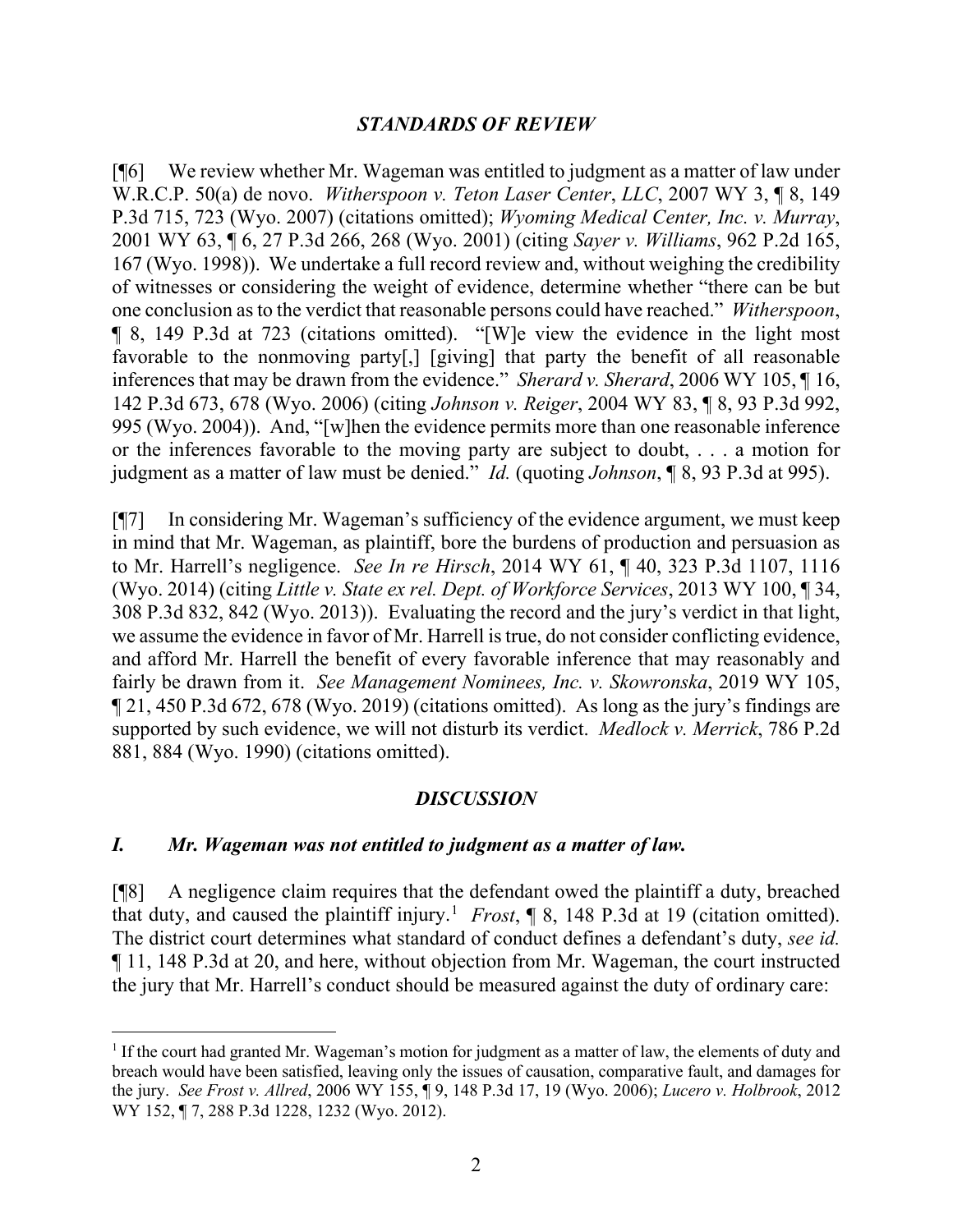#### **JURY INSTRUCTION NO. 9**

When the word negligence is used in these instructions, it means the failure to use ordinary care. Ordinary care means the degree of care which should reasonably be expected of the ordinary careful person under the same or similar circumstances. The law does not say how such an ordinary careful person would act. That is for you to decide.

[¶9] The court further instructed the jury, without objection:

#### **JURY INSTRUCTION NO. 14**

Violation of a statute is evidence of negligence. If you determine that a party violated a statute on the occasion in question and that the violation played a substantial part in bringing about the injury or damage, then you may consider that fact together with all the other facts and circumstances in evidence in determining whether the party was at fault at the time of the occurrence.

[¶10] Mr. Wageman argues on appeal that Mr. Harrell's violation of Wyo. Stat. Ann. § 31-  $5-222(b)^2$  $5-222(b)^2$  $5-222(b)^2$  "constituted actionable negligence" and makes this case one in which "there are no questions of facts as to Appellee's negligence[.]" If Mr. Wageman is now suggesting that evidence Mr. Harrell violated § 31-5-222 is conclusive proof of negligence—that Mr. Harrell was negligent per se—he provides no cogent argument or authority to support his argument, or any explanation why he assented to the jury instructions. We therefore do

Wyo. Stat. Ann. § 31-5-222(b) (LexisNexis 2019).

<span id="page-3-0"></span><sup>2</sup> Jury Instruction No. 15 provided:

At the time of the collision in question, the statutes of the State of Wyoming stated as follows:

Except when directed to proceed by a police officer, every driver of a vehicle approaching a stop sign shall stop at a clearly marked stop line, but if none, before entering the crosswalk on the near side of the intersection, or if none, then at the point nearest the intersecting roadway where the driver has a view of approaching traffic on the intersecting roadway before entering it. After having stopped the driver shall yield the right-of-way to any vehicle in the intersection or approaching on another roadway so closely as to constitute an immediate hazard during the time when the driver is moving across or within the intersection or junction of roadways[.]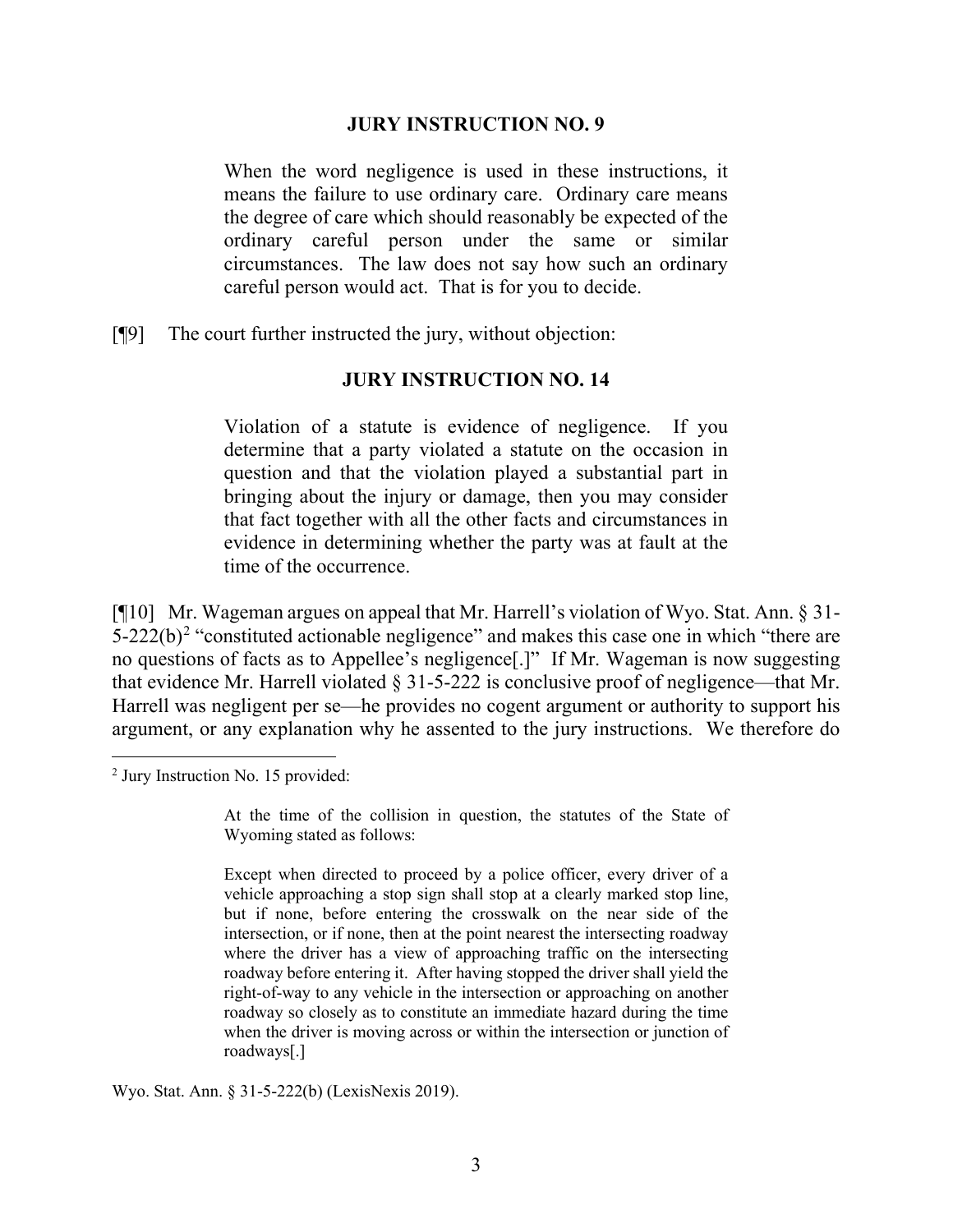not address this argument. *See Reichert v. Daugherty*, 2018 WY 103, ¶ 28, 425 P.3d 990, 997 (Wyo. 2018) (citing *Bruckner v. State*, 2018 WY 51, ¶ 17, 417 P.3d 178, 182 (Wyo. 2018) ("[This] Court has a long-standing precedent of summarily affirming cases or issues not supported by cogent argument or pertinent authoritative citation.")).

[ $[$ [11] Instead, we address whether evidence that Mr. Harrell violated  $\S 31$ -5-222, together with all the other facts and circumstances in evidence, permitted the jury to draw but one conclusion. To be entitled to judgment as a matter of law, Mr. Wageman had to show that reasonable jurors could only conclude from the evidence that Mr. Harrell breached his duty to use ordinary care. *See Witherspoon*, ¶ 8, 149 P.3d at 723. The full record shows the evidence is not so conclusive and permitted more than one reasonable inference.

[¶12] Mr. Wageman testified he saw Mr. Harrell's vehicle stopped at the stop sign on Canyon Avenue as he descended the 11th Street hill. Mr. Wageman turned on his blinker and, having the right of way, proceeded into the intersection to turn left. He stayed in his own lane of travel as he turned. While in the intersection, he saw Mr. Harrell accelerate quickly from the stop sign. He told his wife to "brace for impact" and then felt his truck get struck on the driver's side. After the accident, he claimed Mr. Harrell said "he was sorry that he ran into the truck and the sun was in his eyes."

[¶13] Mrs. Wageman also recalled seeing Mr. Harrell's car at the stop sign. She testified Mr. Wageman was slowing down to make a left turn when he told her they were going to crash. She also heard Mr. Harrell apologize to Mr. Wageman and state the accident was his fault.

[¶14] Mr. Harrell testified he knew the intersection well and drove it frequently. He considered it "complex" because it was hard to see traffic coming down the hill due to shrubs and vegetation. He always pulled up in the middle of the lane so no one could pull up beside him and further obstruct his view. That day, he "looked left, looked right, looked left, looked right[,]" and took "extra time to look." He recalled the sun was in his eyes as it crested the ridgeline. He thought he had a good gap in traffic and did not see Mr. Wageman's truck until it "occluded the sun."

[¶15] Mr. Harrell said he did not accelerate fast from the stop sign and was going about two to three miles per hour when the collision occurred. He "moved maybe a few feet and made instant contact" with Mr. Wageman's truck. Mr. Harrell testified Mr. Wageman cut into Mr. Harrell's lane of travel as he turned. Mr. Harrell recalled apologizing after the crash but did not recall claiming fault.

[¶16] Ms. Marks testified Mr. Harrell stopped behind the stop sign, watched for traffic, and proceeded "when he thought the coast was clear." She claimed they were not going fast and said the collision occurred a few feet from the stop sign where Mr. Wageman had made "a sharp left turn and cut through [their] lane[.]"